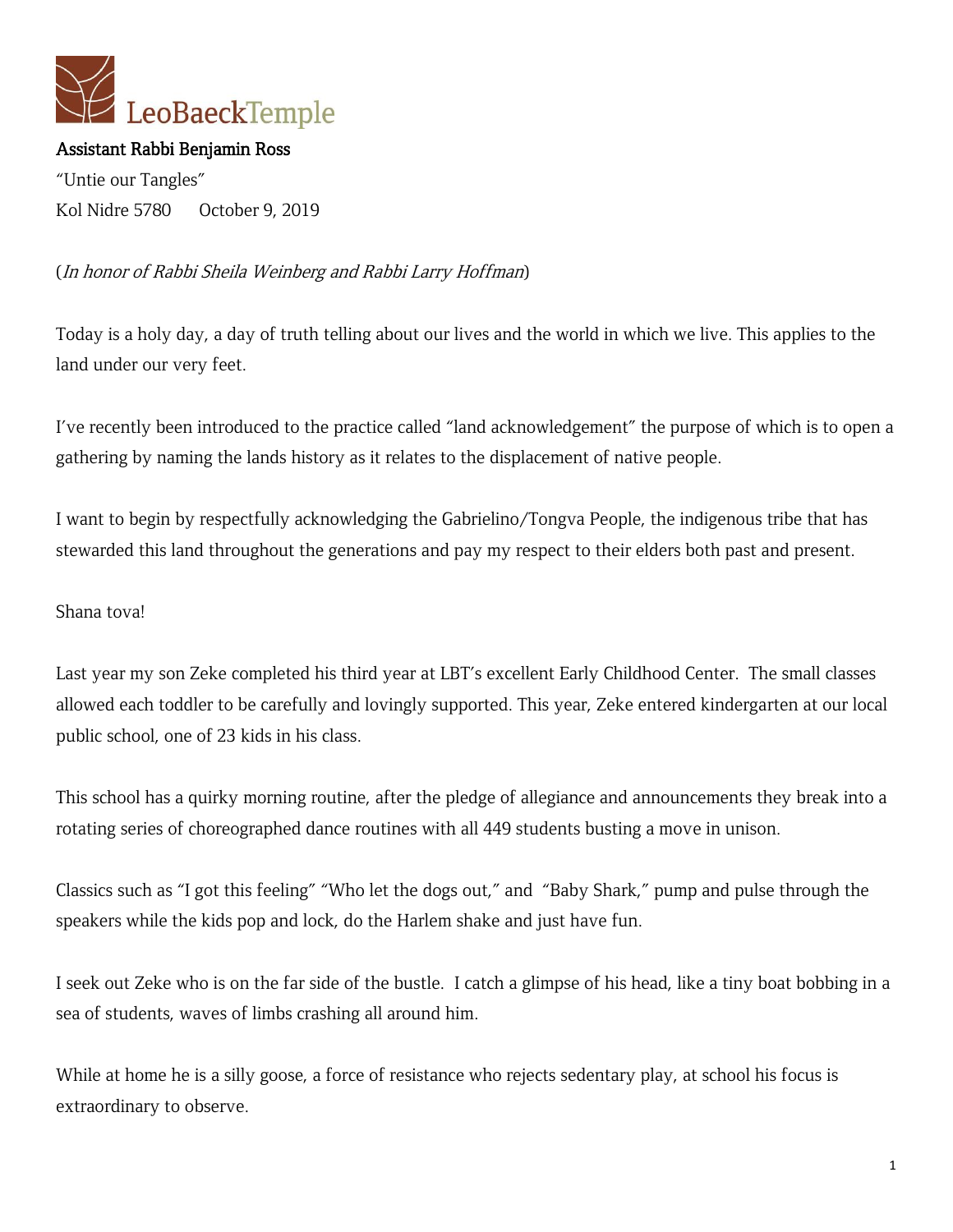I imagine him harnessing all his internal resources to track the dance moves, avoid the flailing arms of classmates and keep his head above water. I feel my heart ache and strain.

I want to help him, make more space for him, assure him that the flawless execution of the electric slide is only achievable by a gifted few, and that he will be ok.

And I'm overcome, I'm a puddle. He seems so far away, so vulnerable.

And, he is ok. I am the one who is struggling with this transition, not him. I am the one feeling like I'm out at sea without a paddle. I surrender. I acknowledge that he is ok without me. That he is safe and resilient.

And, it is time for me to adjust my notion of Zeke. He is no longer a toddler in a pre-k class. He can make friends on his own. He can even write his name. Zeke is a little boy, with a deep well of inner strength.

And, he needs me less than he did the year before, or at least differently, and that will be ever so.

As parents head toward the exit they wave and kids wave back. Zeke's eyes find mine, and we wave to each other, and I feel tendrils of love connecting us.

My surrender is rewarded with a sense of a love reborn- reflective of what is true in the moment.

During these Days of Awe we are challenged to excavate the nooks and crannies of our soul; question everything to which we hold fast and surrender.

Jack Kornfield writes of this practice, "Letting go does not mean losing the knowledge we have gained from the past. The knowledge of the past stays with us.

To let go is simply to release any images and emotions, grudges and fears, clingings and disappointments that bind our spirit.

Like emptying a cup, letting go leaves us free to receive, refreshed, sensitive, and awake."

A core part of our work today is to let go. Yom Kippur is, in part, an enactment of our own death; the ultimate surrender and submission.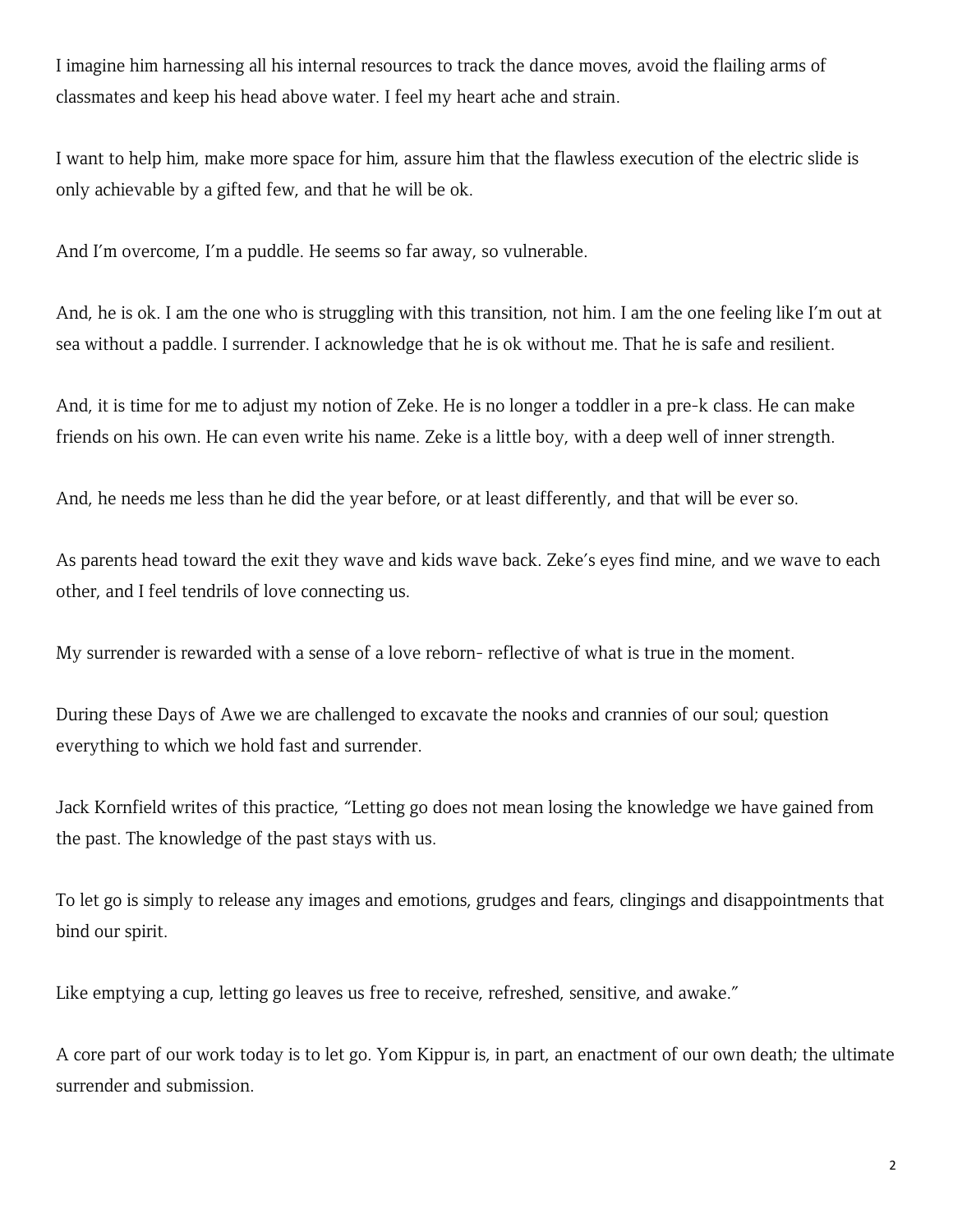While we so yearn to be in control, to plan, to calendar, to map out our next hour, day, week, month...to know the future, we cannot. We are not in control.

As the old yiddish saying goes "Mann Tracht, Un Gott Lacht" Man plans, and God laughs. You do not have to believe in God to know the feeling of being laughed at by the divine force of the universe!

Part of our Friday night liturgy from the kabbalists, Ana B'koach, starts, Ana b'koach, Gedulat Yemin-echa, Tatir Zerua.

Rabbi Zalman Schacter Shalomi translates this as "Source of Mercy, With loving strength Untie our tangles."

This is our work today. To beg and plead. To let the tears flow to lubricate and loosen the ties that bind us - to untie our tangles.

As you come into consciousness each morning, what narratives do you choose to wrap yourself in?

What are the stories you select, like so many garments, to define you and others, for better and worse?

What if you could take them off, freely as an old stained t-shirt and hold it in your hands at a distance.

Seeing them with fresh eyes, you see they are threadbare, and no longer fit who you are today. You toss them into the rag pile to be cut up into pieces - released and transformed.

That which was painful becomes material for the cleansing and purification of the soul.

Does sound like some magic act? Well, the Kol Nidre prayer which translates as "May all the vows be broken" does not come from the Torah or the rabbis of the Talmud.

It is believed to have come from an ancient Babylonian tradition in the 3rd-6th century of burying bowls, with incantations scratched into them and then placing them upside down under your home.

These incantation bowls had copious verses in Aramaic, the vernacular of the time, and the language of the Talmud, with quotes from the Torah and mishnah and attributions to various rabbis.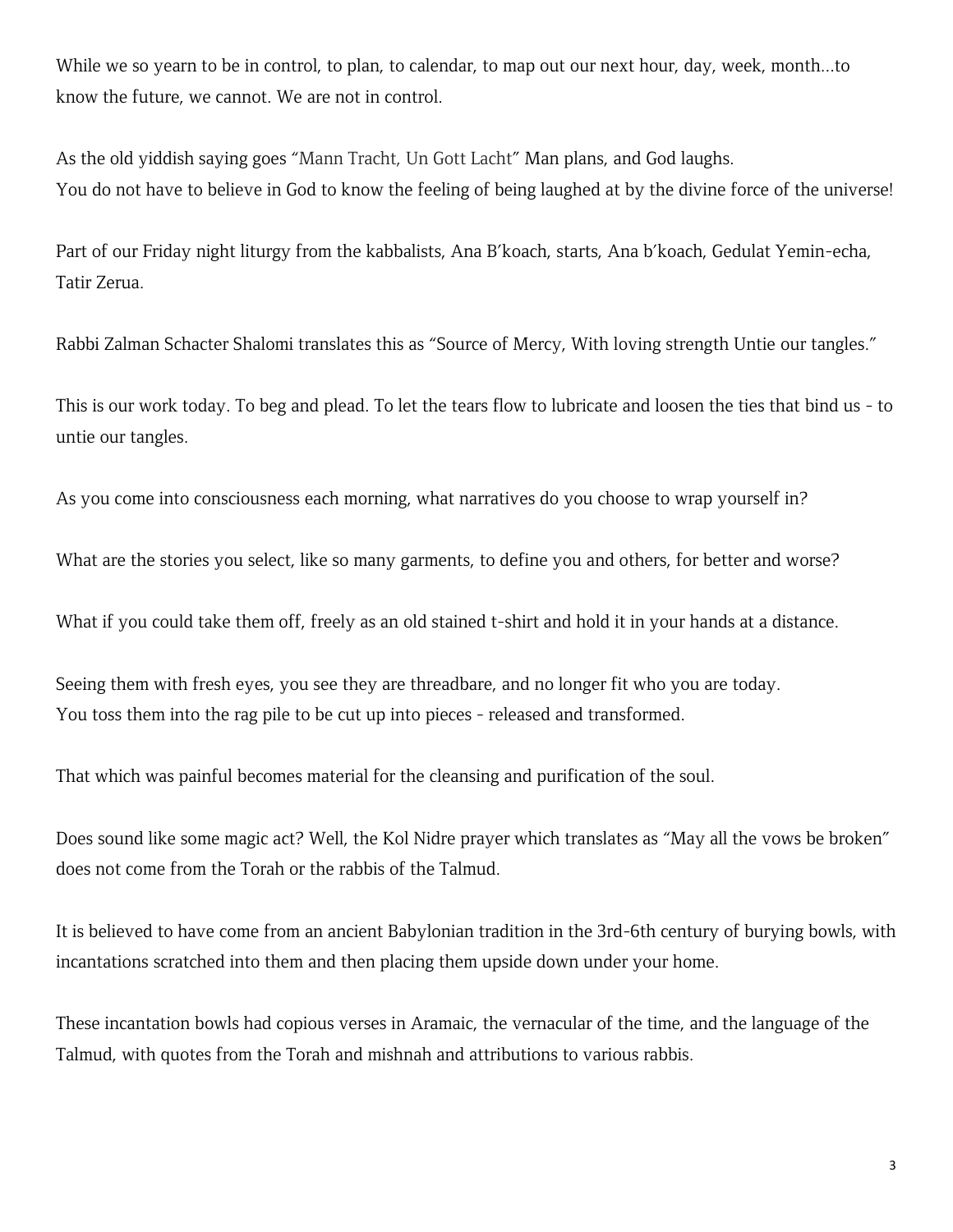One such bowl read: "Overturned are [Kol Nidre] all the vows and curses and spells and sorceries and evil knocks that may lodge in this man."

Against the desires of the great rabbis of the time who saw it as some form of wizardry, by the 10th Century, Kol Nidre prayers were incorporated into our Yom Kippur liturgy. Something powerful and potent about them affixed itself to our tradition.

Sadly, we will not be handing out incantation bowls when you leave this evening. Abigail said it was not in my budget.

Blessedly, we do have the gift of Kol Nidre, of the wizardry of untying our tangles.

And, we all have what to untangle.

On any given day at Leo Baeck I meet with you and hear stories of resistance, of holding tight to narratives and frameworks causing us pain.

We are not alone in our suffering. Here is a snapshot of the agita we all carry:

Can I truly be forgiven for those who I have hurt?

Can I forgive my parents or beloveds who have caused me so much pain and suffering?

What if they are dead? What do I do then?

I am unable to care for myself as I once could and feel horrible about the burden I've placed on my partner.

My partner died years ago and I'm unable to let go - and I really want to.

I wonder if I am enough?

Am I worthy of God's love and forgiveness?

Am I worthy of my own love?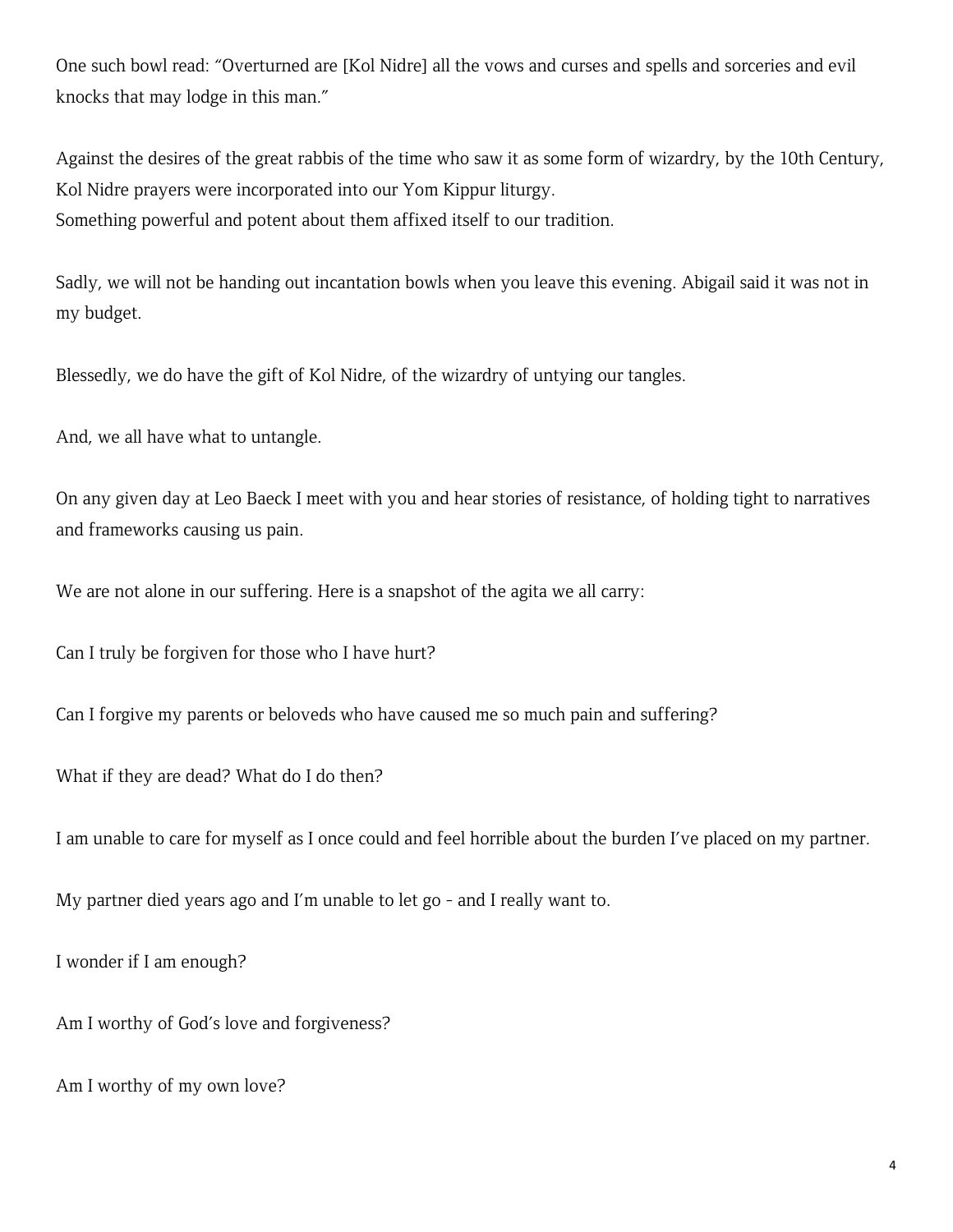One congregant recently wrote to me about his struggle with a failed marriage: "Given the fact that the past is "dead" in the sense that it cannot be modified, I don't think that I can ever resolve my sense of failure and of profound loss."

While it is true we do not have the ability to change the past, we do have the ability to transform how we hold it and allow it to hold us.

Why do we resist letting go, surrendering? Why do we want to stay bound?

Counterintuitively, some of us cling to, even venerate painful memories.

We wield them like righteous whips, reopening old wounds through self-flagellation or slashing away at others, never finding solace, comfort or compassion.

A part of us actually relishes retaining our suffering, lest our relinquishment be taken as some sort of absolution for the wrong done to us.

Others worry letting go of one facet of a relationship which has caused our deepest wounds will somehow taint the entirety of the relationship and connection.

In practice, naming what is painful may liberate us and deepen our ties of love.

Last year I shared the story of a loving daughter, with a complicated and at times painful relationship with her mother, sitting at her dying elderly mom's bedside.

She said, "I love you Mom. And though you weren't able to express it, I believe you loved me too. May God be with you and bless you with peace." After one beat, fighting its way through labored breath, her mom whispered, "I love you."

Naming the painful truth that was always palpable, but never voiced, did not create distance, rather it brought them closer together.

Sometimes we don't let go and surrender - because in order to truly let something go you have to hold it tight and look right at it.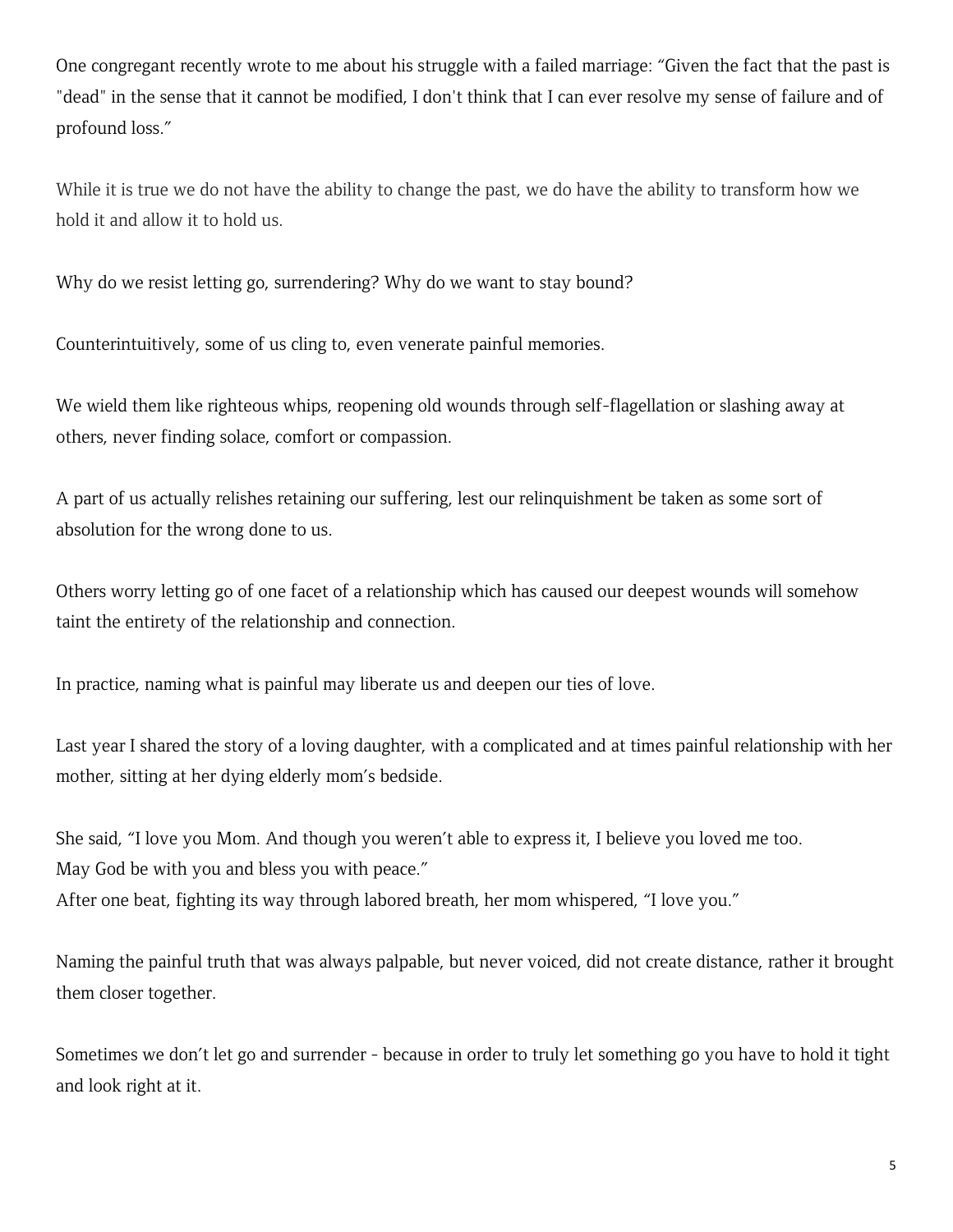Most agonizing, may be when we cleave to what shames us, the stories or actions which cause us to question our very worth.

Brene Brown writes, "Shame corrodes the very part of us that believes we are capable of change…

If you put shame in a Petri dish, it needs three things to grow exponentially: secrecy, silence and judgment.

If you put the same amount of shame in a Petri dish and douse it with empathy, it can't survive."

Yom Kippur, our day of Atonement, could also be called Yom Rachamim - Day of Compassion. Or Yom Kavod. Day of your Worthiness or Honor.

Yom Kippur is meant to be uncomfortable. There are no saints among us. Yom Kippur challenges each of us to look into the mirror of our souls and surrender.

To touch the emergent and deepening wrinkles on our face, the tired narratives of who we have become. And then, gently, and with love, to discern where we aspire to go, who we aspire to be.

In Spring Giddiness, the poet Rumi writes :

Today, like every other day, we wake up empty and frightened. Don't open the door to the study and begin reading. Take down a musical instrument. Let the beauty we love, be what we do. There are hundreds of ways to kneel and kiss the ground.

Yes - there are hundreds of ways to kneel and kiss the ground… and sometimes, we are lucky enough to encounter someone who actually shows us how.

In my mid-thirties I was on a Jewish silent meditation retreat with the renowned Jewish Buddhist, Sylvia Boorstein.

I was having an amazing retreat. I was sinking into a rhythm of practice that is hard to achieve in the muck of everyday life. Everything was slowing down.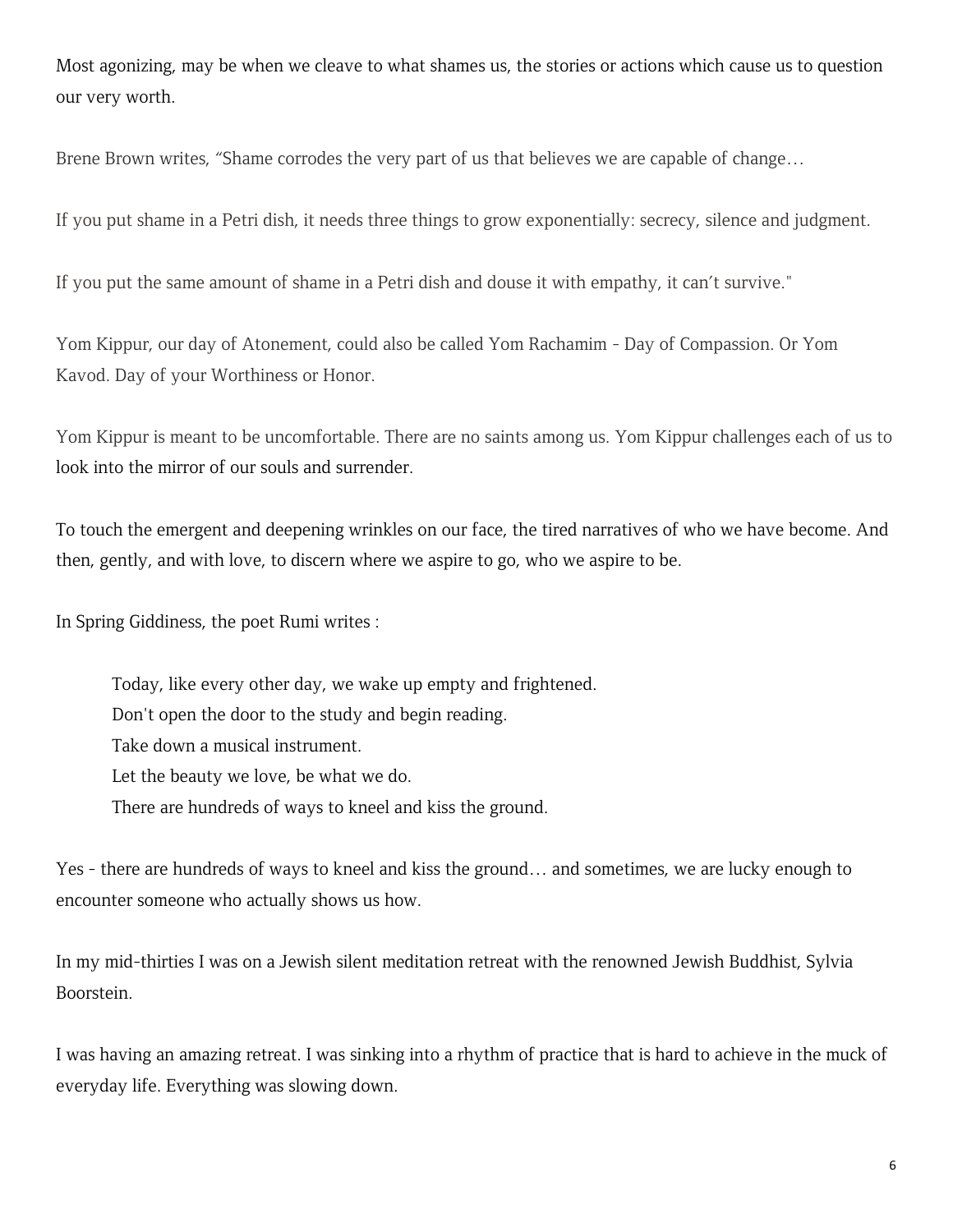I was dialing into the rising and falling of my breath and awakening to memories and emotions previously in hiding.

During my 15 minutes of 1 to 1 time with Sylvia, a spiritual check in of sorts, I shared a powerful holy moment from the day before.

She looked at me with kind eyes, smiled and said, "Well, that is grace. Lovely that you had it, you may never have it again. A gift you cannot ask for but can receive with immense gratitude."

And then, noting I still had five minutes left, and eager to make the most of my time with such a renowned teacher, I asked her one more question.

I said, "You know, I've always struggled with my weight. Always wanting to be thinner. I work out regularly and enjoy it, but enjoy eating even more.

I am always wanting to have some sort of epiphany about my eating that will make it all easier to have the body I want."

Sylvia's head tilted ever so slightly and her eyebrows rose a tich and then settled. Her features softened and a slight smile emerged.

With her hands resting on her lap she kind of gave me a gentle once-over from head to toe.

"Well," she said, "are your parents built like you?"

"More or less," I responded.

"Well," Sylvia said, " I think you look pretty good!."

Something shifted, or melted away, and I surrendered and released the old narrative and embraced a new one, "I look pretty good."

It just felt right and true. I felt instantly lighter.

And now, every morning when I wake up, one of the garments I unconsciously wrap myself in is Sylvia's loving and sincere voice, "I think you look pretty good."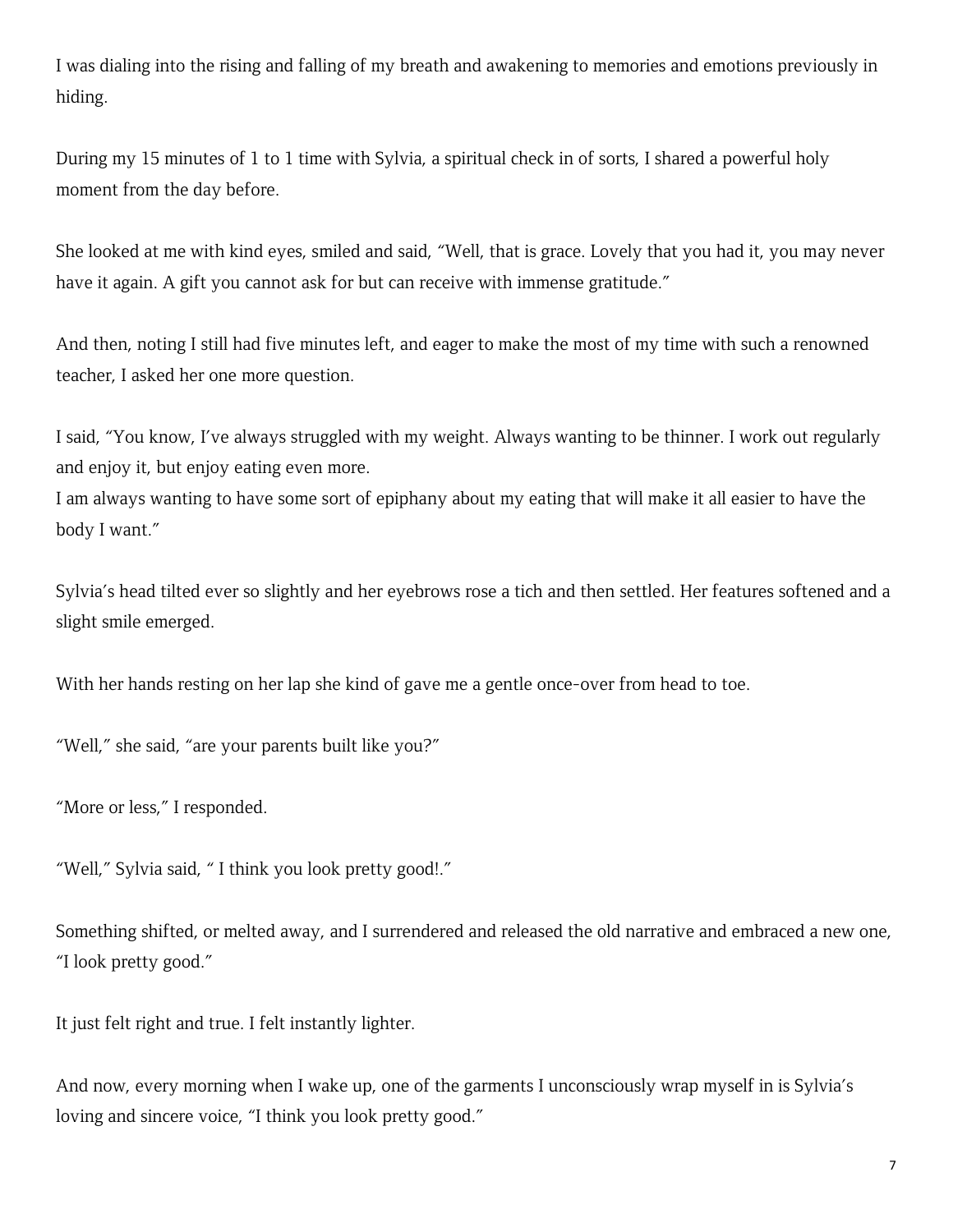What is the Sylvia sentence you need to hear? Take a moment.

What do you need to hear and who needs to say it?

What is your equivalent of "I think you look pretty good."

As, no sermon of mine is complete without creating an awkward experience, I want to invite you to close your eyes or rest them a couple feet in front of you.

There are no magic bowls here - just the power of our tradition.

This practice is no stranger than Tashlich, where we transpose our sins from the past year into stale bread and toss them into the frothy undulating Pacific Ocean to release our sins.

Sometimes we feel it, and sometimes we don't. On Yom Kippur we are asked to give it a go with all our heart, with all our soul, and with all our might.

With eyes closed or gaze softened, resting a couple feet in front of you, I want to give you the opportunity to release something, to untangle a tie that binds you, informed by a Jack Kornfield teaching.

On this Yom Rachamim, this day of Ultimate Compassion, there is no vow, act, thought or deed that is beyond being untangled and released.

Invite the object of your tangling before you. You can even hold it in cupped hands.

Look at it anew. In your mind you can investigate the tangling as if you just stumbled across it on the beach.

Really look at it for what it is. Now soften your grip, holding it lightly. And, prepare to let it go.

As you open your hands, you are invited to whisper or say to yourself, repeating after me:

I let you go.

I let you go.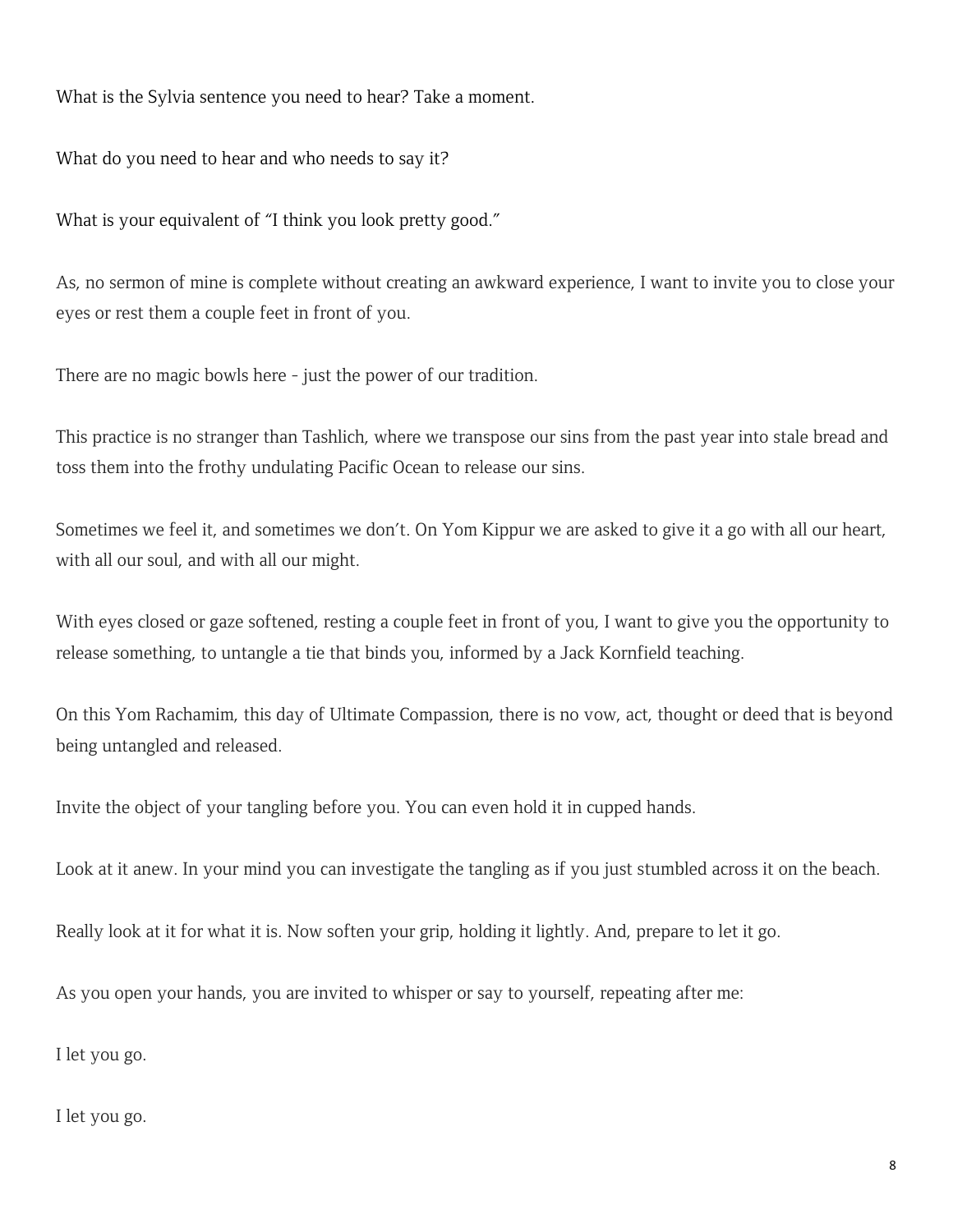I let you go.

In your mind's eye, watch it float away like white tufts of dandelions on a summer breeze. They are gone. Take a deep breath.

Scan your body to explore if anything feels different.

Notice if the feeling returns, often they will.

As Kornfield teaches, say kindly when they do, "I've let you go. I've returned you to the earth, I do not need to carry you any further, I'm moving on. I've let you go."

If you haven't already, you are invited to gently open your eyes.

Ralph Waldo Emerson wrote, "Most of the shadows of this life are caused by our standing in our own sunshine."

This applies equally to ourselves internally as how we live and act in the world.

Our fears as a nation also have the ability to debilitate and enslave us. Kol Nidre is not just about personal transformation and atonement, it is also about collective atonement.

I want to take a closer look at a shadow that looms over our community. And ultimately, I want to us to find a path moving us out of the shadow into the sunshine.

This past August, during my weekly meeting with the three co-chairs of LBT's Community Organizing Leadership Team we reflected on the first stage of our outreach into the broader LBT community.

In order to inform the next cycle of our justice work we spoke with 50 congregants about the issues in Los Angeles and our country on your heart and to uncover the stories, people and experiences informing your concerns.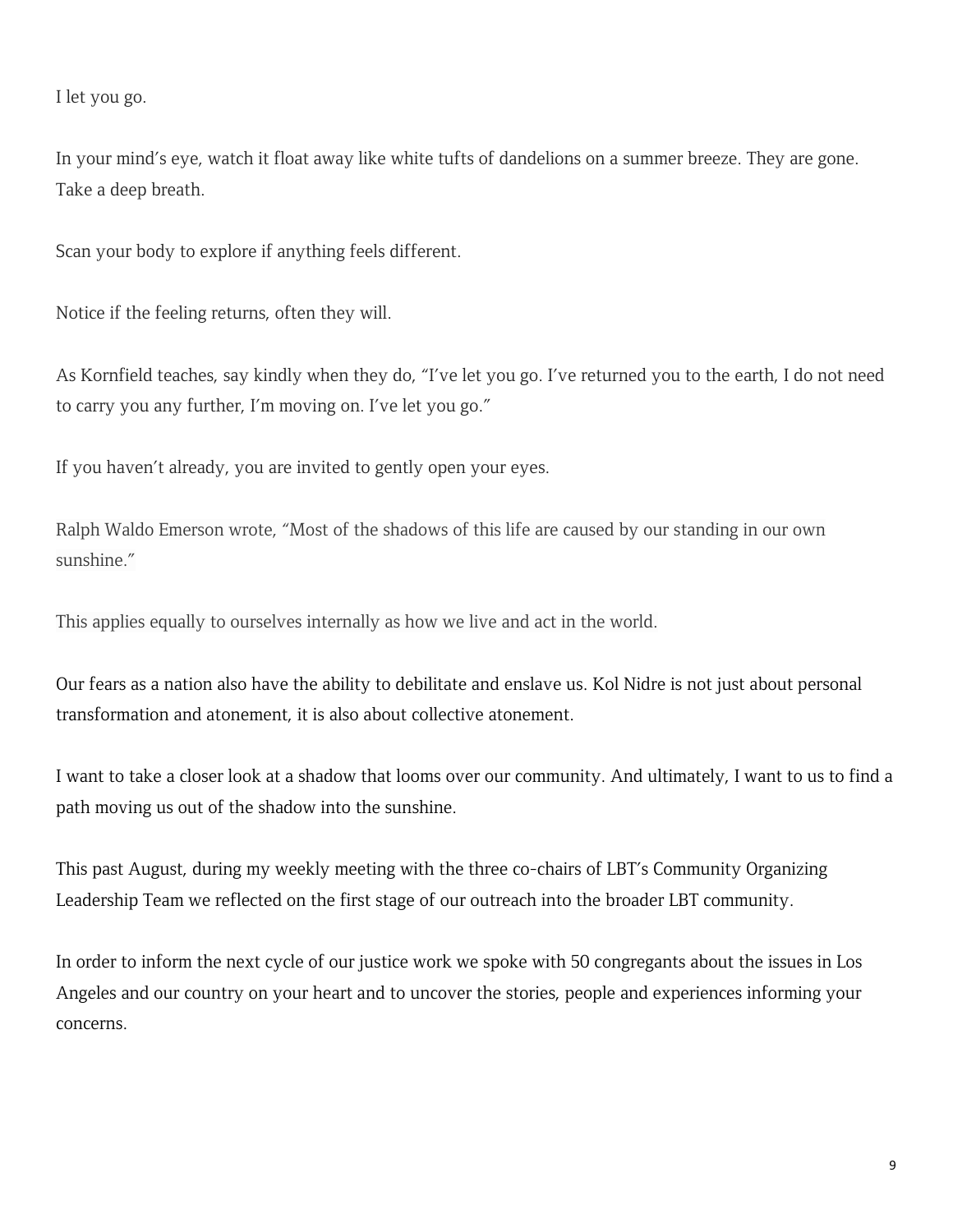While no one issue predominated, you shared in raw emotion about divisive and hateful rhetoric, a feeling that there is a war on immigrants, refugees and asylum seekers, a rise in violent white supremacy movements in the US and around the globe, an attack on the free press, and the dire state of global warming.

While LBT has a strong social justice track record, and we are part of some powerful Jewish and interfaith coalitions, we would need a Dodger Stadium size loaf of stale bread and Gulliver like arms to toss these al cheits into the Pacific.

What stood out to us, more than one issue, was a deep sense of despair.

This was captured in something we heard stirring in the troubled waters of your spirit.

All three co-chairs reported hearing our members questioning whether their adult children should be birthing babies at this time, into *this* world, this country.

Aspirational and current Bubbies and Zeyde's sincerely and lovingly questioning the wisdom of bringing grandkids into this chapter of the human project?

We stopped the meeting. I was stunned and then sadly, not so stunned as my surprise softened into a knowing. How do we as a community hold the truth of this feeling in our cupped hands? This one is not about the internal emotional turmoil of our souls but the tumultuous and suffering time in which we live.

How many of you have asked yourself similar questions?

You are not alone.

There is an emergent movement led by teens who doubt the viability of the earth's future, as global warming devastates hundreds of thousands and as our federal government rolls back regulations and policies.

One Canadian teen, Emma Lim launched a website and created the hashtag NoFutureNoChildren where teens pledge not to have kids.

The founder, Emma Lin writes, "I am giving up my chance of having a family because I will only have children if I know I can keep them safe.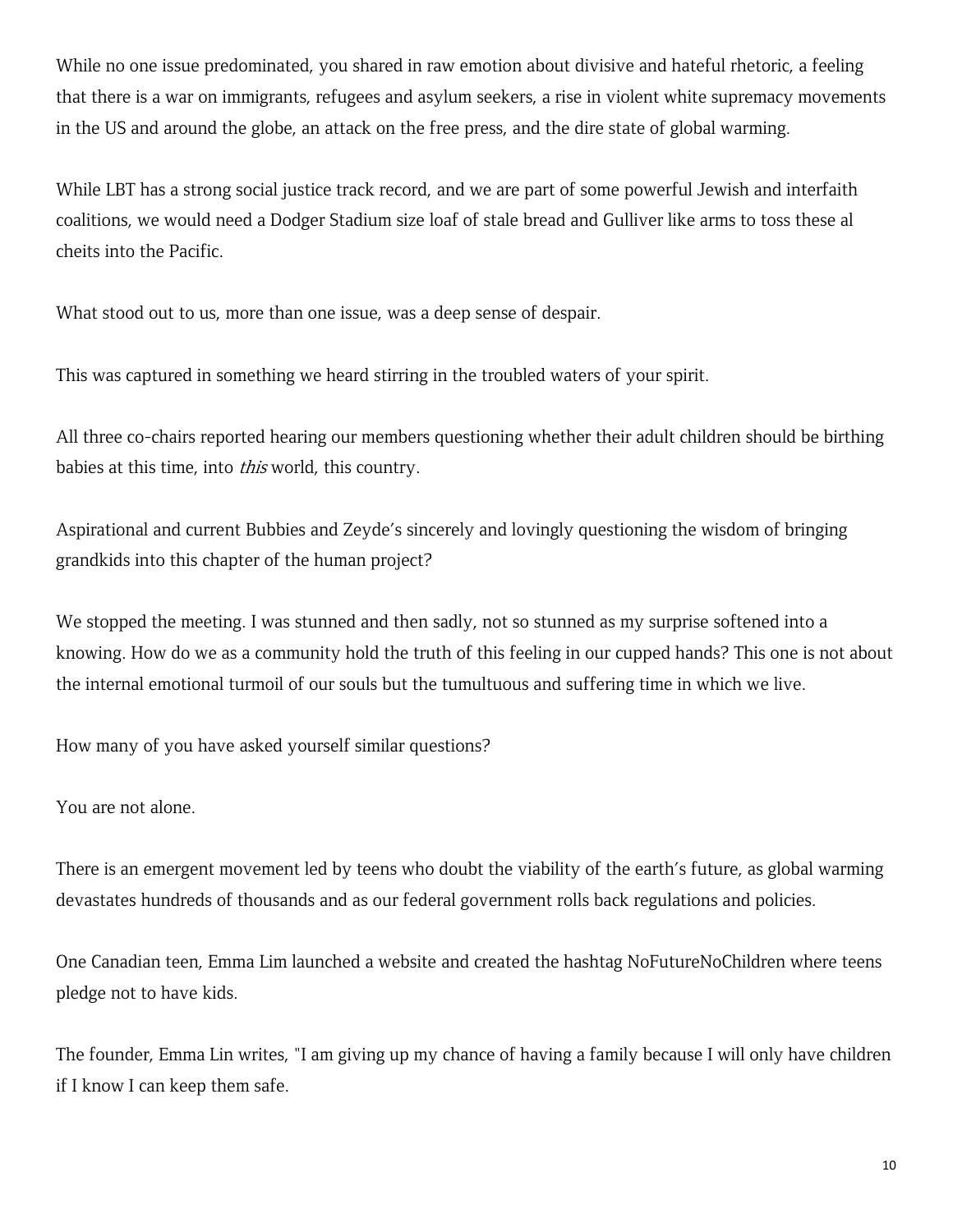It breaks my heart, but I created this pledge because I know I am not alone.

I am not the only young person giving up lifelong dreams because they are unsure of what the future will hold.

We've read the science, and now we're pleading with our government."

As of end of September 3,208 teens had taken the pledge, as of today, one week later, 5,058.

What will you say...

When the next generation looks you in the eyes and asks what you did in this moment.

When they ask, what you did with your time, energy, and wealth.

When they ask you to justify holding back for a rainy dark day when the storm was already pounding outside.

What will you say?

The Sikh leader Valerie Kaur has preached about this moment in America:

She said, "What if this darkness is not the darkness of the tomb, but the darkness of the womb?

What if our America is not dead but a country that is waiting to be born?"

I love the hope embedded in that vision. And it is true, we are all midwives for the America that will be birthed in this moment.

The process of surrender on the internal plane is not dissimilar to the external. Let us not be bound and debilitated by the ugliness and severity of the problems we face.

All change happens slowly, with small steps, and expands.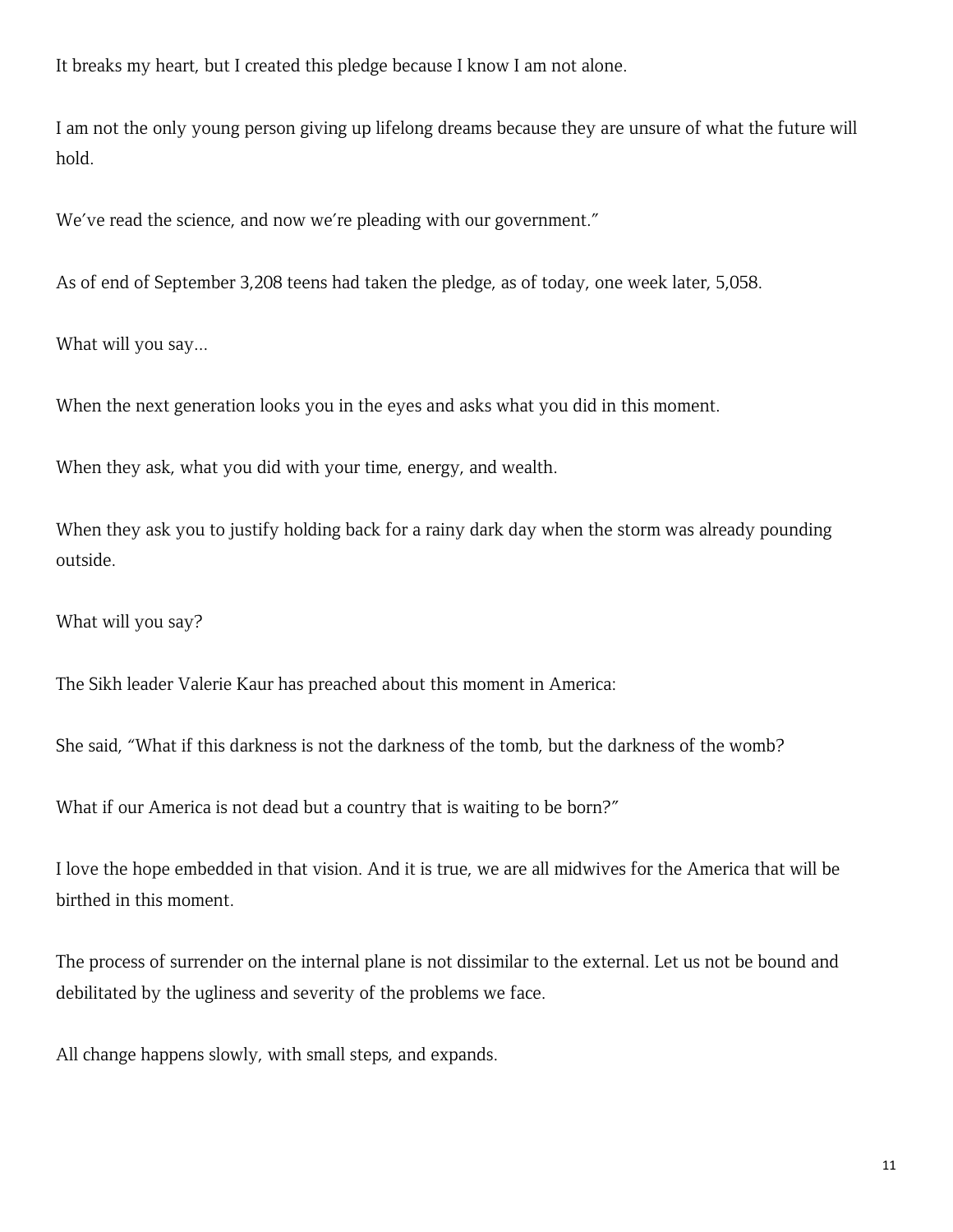Looking back, many of the most inspiring movements for change in America started in church basements, from the abolitionist to civil rights movements.

We all long, or at least some of us do, to be in the mythical church basement, planning the first civil rights sitin, to be at the forefront of a great movement for justice.

Ok, we are not a church, and we live in LA, so ixnay on the basement, but we cannot let that hold us back!

In the spirit of these days of awe and agitation, let us ask ourselves: how are we bystanders to a country in crisis.

What will we do, what will we sacrifice, to transform the shadows into sunshine?

On Sunday evening, November 3rd, exactly one year before the 2020 election LBT's Community Organizing Leadership Team will facilitate a gathering to explore the hope and passion to make our city and our world better.

We will also explore the pain and despair over the state of our nation and a future that can appear bleak.

We hope to build an LBT that is a beacon of light and hope amidst the darkness and despair.

We are seeking to surrender our blind spots and our debilitating narratives about intractable problems.

We all know, deep in our kishkes, if we invested half the time we spend kvetching about the brokenness, actually working to fix it, we'd be in a lot better shape.

As I tell myself, when I'm feeling hopeless, "We made this mess, and that means we can clean it up."

Unfortunately, what is true of the internal and external work is that making the mess is a whole lot easier than cleaning it up.

If you've ever accidentally knocked over a bin of tiny Legos you know exactly what I'm talking about.

Ana B'koach - "Source of Mercy, With loving strength Untie our tangles." At a more surface level this verse has also been translated as, "By the might of your great right hand, set free the captive."